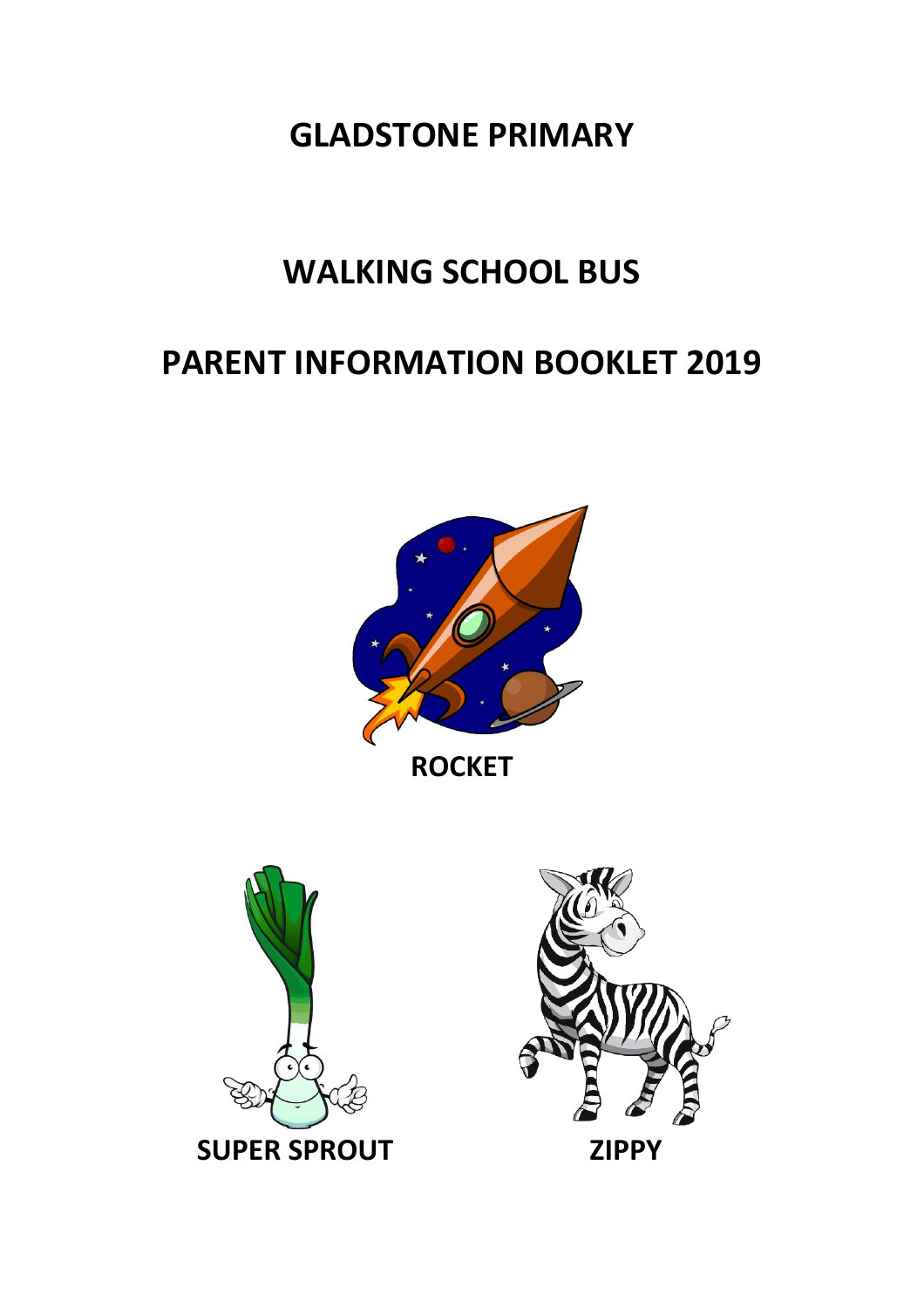# **WHAT IS A WALKING SCHOOL BUS?**

It's an organised group of children who walk to and from school, along a designated route, under the supervision of adult volunteers. Children are 'picked up' and 'dropped off' at specific Walking School Bus (WSB) 'bus stops'.

WSBs reduce the number of cars on the road, making our environment safer and cleaner, and they provide exercise for kids in a fun and social way. In Auckland alone, there are more than 350 active WSBs, with over 4,000 children walking to school.

In 2001, Gladstone Primary School began the first WSB in New Zealand!

Gladstone currently has three WSBs:

- **Rocket** (Rossgrove Terrace) travels to near the iconic Rocket Park.
- **Super Sprout** (Asquith Avenue) passes by the former Sprout Café.
- **Zippy** (Woodward Road) is named after a zebra, and comes from a zebra crossing being a safe place to cross the road.

Gladstone has had other buses, including *Mountain Millipede* (which went along Carrington Rd towards the mountain) and a different bus which went along Carrington Rd towards Pt Chev. If you are interested in restarting these buses, or starting a different route please get in touch with us.

**WSBs are operated by volunteer parents and caregivers, and supported by the school and Auckland Transport. WSBs can only operate if there is parent support, as an adult to child ratio of at least 1:8 must be maintained at all times.**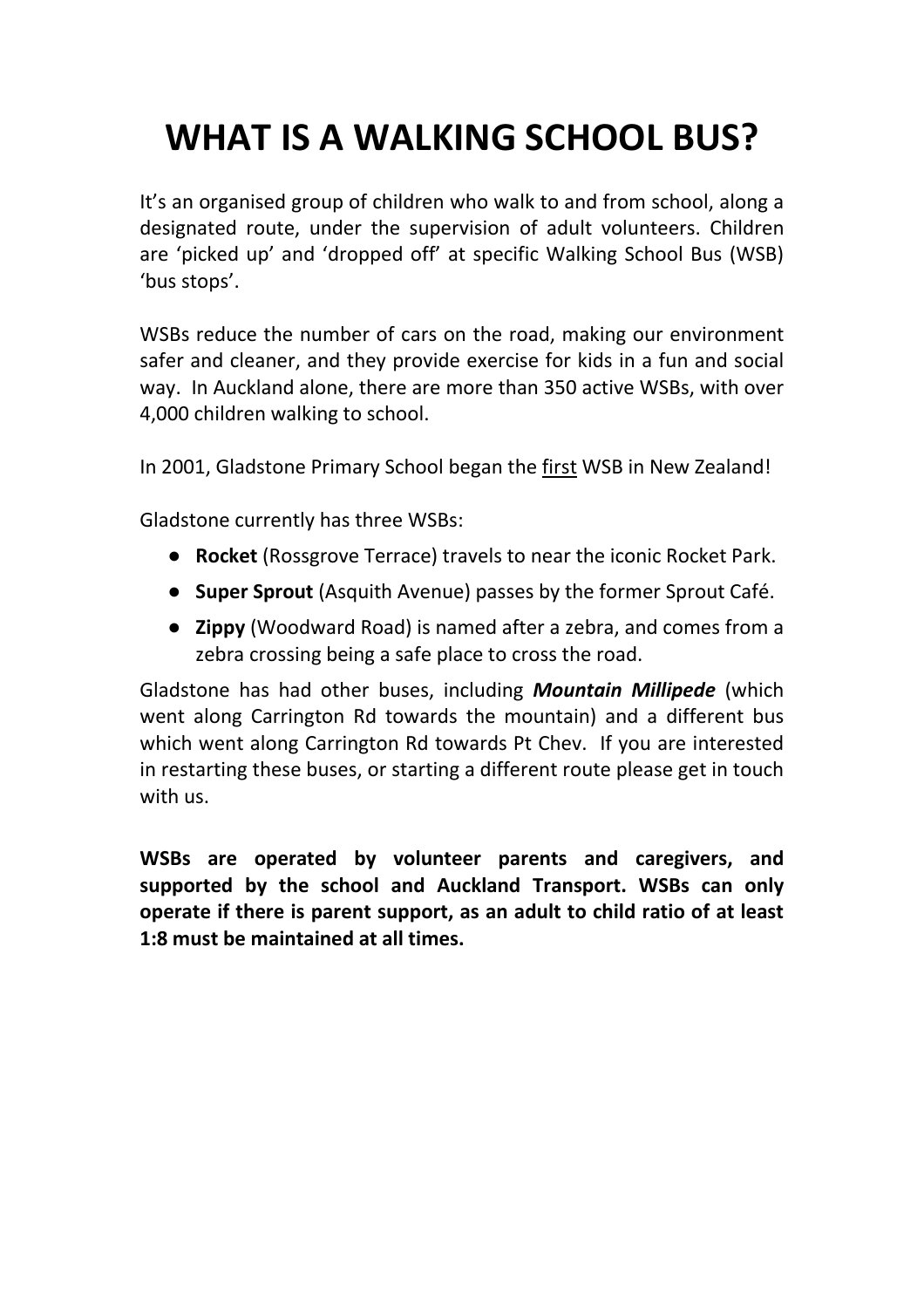# **WHY USE A WSB?**

#### **It's great for kids!**

- Children enjoy meeting up and talking to their friends.
- They gain a sense of independence.
- Friendships develop across different age groups.
- They learn about road safety from a pedestrian's perspective.
- They develop a positive attitude towards walking.
- Improve their overall health and decrease obesity levels.
- Daily exercise can aid academic achievements, as it helps improve concentration, memory and learning.
- Kids just love the fun, organised activities and resources, such as the merit tags.

### **And there are so many reasons for parents to be involved too!**

- Enjoy extra free time when you do not have to drop off or pick up your children every day.
- Get to know the families in your neighbourhood.
- Save on fuel costs.
- Learn new skills from the optional workshops provided, such as regular First Aid courses. All workshops have certificates that are suitable for a CV.
- Have the satisfaction of knowing that you are helping your child, other children, and the school.
- Take advantage of the routine exercise walking to school provides.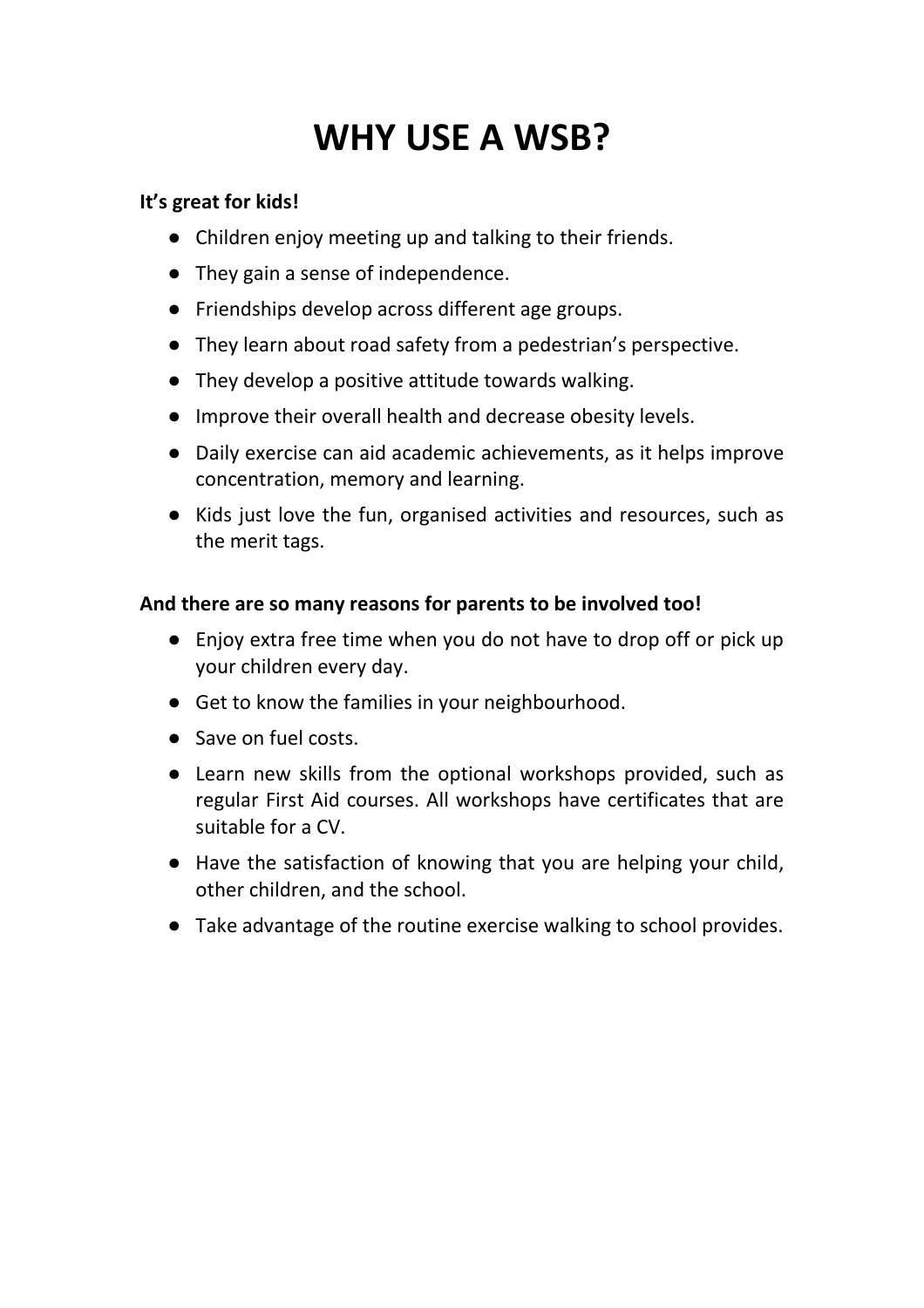# **HOW THE WSBs OPERATE**

- All buses run daily, morning and afternoon, rain or shine, unless advised otherwise by the WSB Coordinator.
- WSBs run with an adult to child ratio of at least one adult to eight children (1:8). The adult drivers walk at the front and rear of the bus. Children must walk in between these drivers. Additional adults are welcome to walk with the bus at any time and may walk in the middle of the group.
- Drivers are provided with hi-visibility vests that clearly identify them as WSB Drivers. These vests must be worn at all times while 'driving' the WSB.
- Drivers are responsible for ensuring the children stay together in a group, walk and cross safely, and behave well, between school and their bus stop.
- WSB Route Coordinators issue a roster of parent drivers. If a driver is unable to do their rostered walk, they must arrange for the backup driver to walk instead.
- If a child is injured while on the WSB, the bus will stop and the drivers will assess the child's condition. Should the child be unable to continue with the bus, the child's parent and the school will be contacted for further advice. Under no circumstances will an injured child be left unattended.
- Children who are in Years 4, 5 & 6 are allowed to walk independently to and from bus stops. Children who are in Years 0, 1, 2 & 3 must be supervised by an adult until the bus arrives, and met by an adult at the bus stop on the return journey, unless they are accompanied by an older sibling who is in Years 4, 5, 6 or above.
- If children are walking independently to and from bus stops, they remain your responsibility. All children walking independently require a sticker on their WSB ID tag, indicating to drivers that you are allowing them to walk independently.
- If a child misses their bus at their stop in the morning and a parent is not with them, they may walk quickly and join the bus provided the bus is still visible and they do not have to cross a road. Otherwise the child should return home.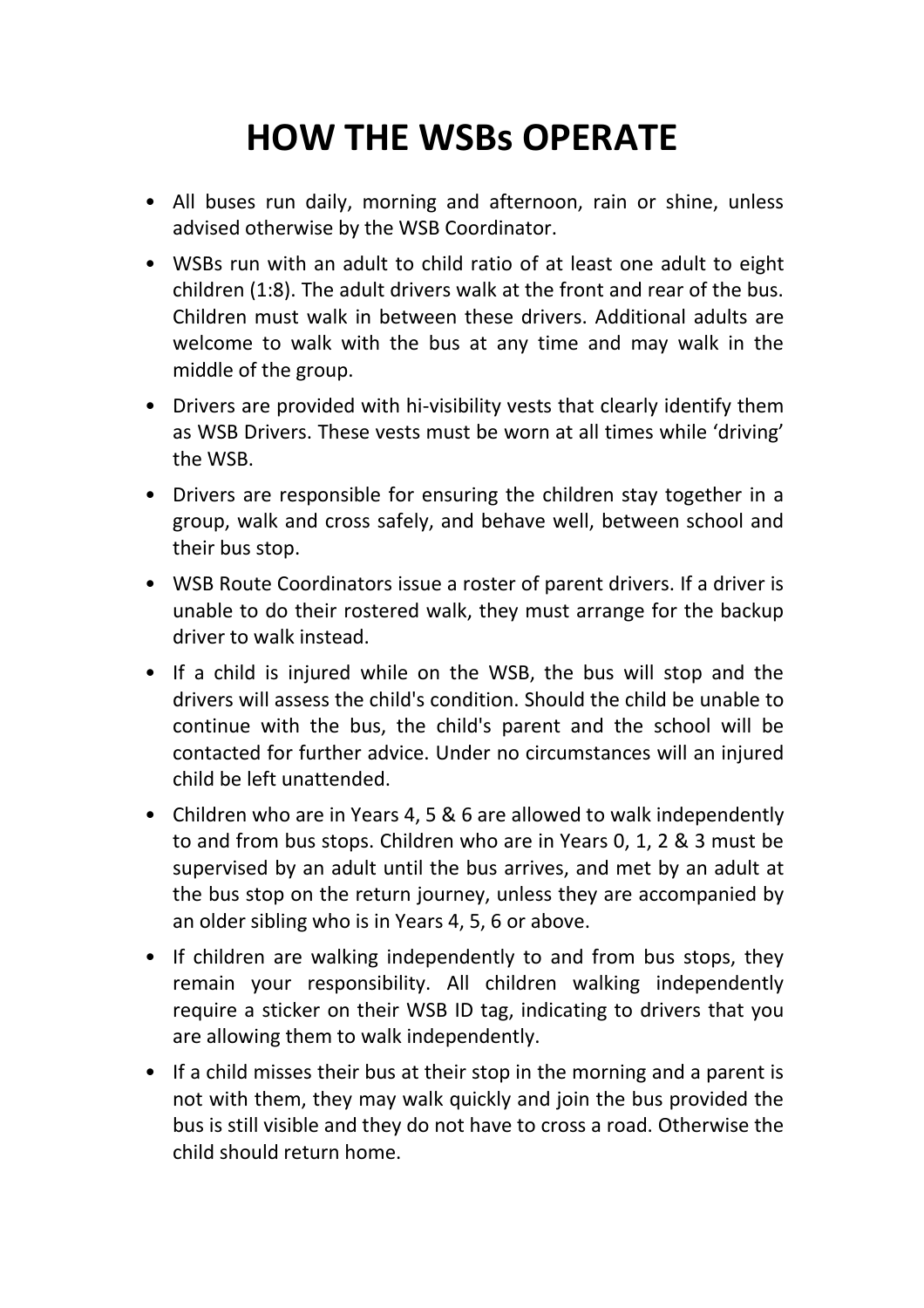• If a parent or guardian fails to meet their child as arranged at the bus stop on the home journey, then the child will continue on the bus to the end of the route. The driver will then try to contact the child's parent. If the parent cannot be contacted the child will be taken to the school's OSCAR programme.

## **WSB MERIT SCHEME**

Every walk children complete on the WSB is a step towards achieving each merit tag. Auckland Transport developed the merit scheme with the belief that this incentive increases the longevity of children's involvement on the WSB.

Merit tags:

- **50 Walks** Completed 50 walks (2 complete WSB tickets)
- **100 Walks** Completed 100 walks (4 complete WSB tickets)
- **200 Walks** Completed 200 walks (8 complete WSB tickets)
- **300 Walks** Completed 300 walks (12 complete WSB tickets)
- **450 Walks** Completed 450 walks (18 complete WSB tickets)
- **600 Walks** Completed 600 walks (24 complete WSB tickets)
- **WSB Leader** Senior Student who regularly undertakes leadership duties
- **Winter Walker**

Consistently walking on the WSB through Terms 2 and 3

• **Road Safety** Demonstrates good road safety practices

The WSB Coordinator awards merit tags, and certificates are presented at school assemblies.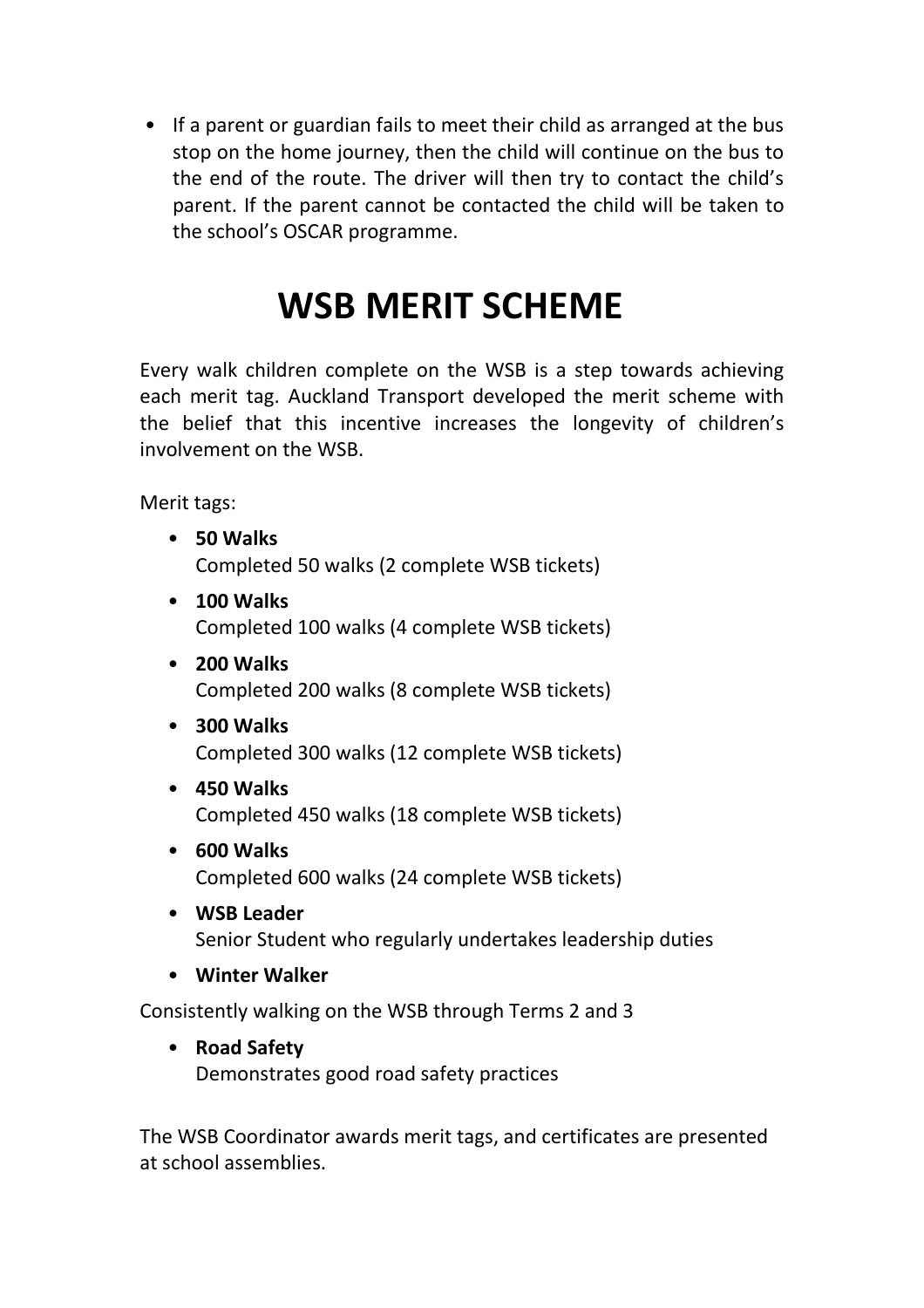# **WSB PLEDGE & RULES**

Every child that joins the WSB must sign the WSB Pledge, which includes the following rules:

- **Listen** to the walking school bus driver.
- **Stop**, look and listen when crossing the road.
- **Walk behind** the driver but keep in a group.
- Stay on the **house side** of the footpath.
- **Walk**, do not run.
- **Share** the footpath with others.

Other WSB rules to abide by are:

- No wheels (except adults with prams/strollers).
- No dogs.
- Books, balls and other toys are to be carried in bags to avoid distraction.
- Shoes must be worn for protection against accidents.
- Hats must be worn in Terms 1 & 4 for protection against the sun.
- Children are not to interfere with public or property.
- No swearing, hitting, or fighting.
- No unsafe behaviour (e.g. running onto road).

Please ensure your child understands the WSB rules, they are to ensure the bus operates in a safe manner and shows consideration for other pedestrians, road users and residents.

#### **Behaviour action plan**

- 1 Spoken to by driver.
- 2 If behaviour continues, parent informed.
- 3 If behaviour continues, referred to Coordinator and/or Convenor.
- 4 If behaviour continues, referred to Deputy Principal and/or Principal.

*Note: These steps are a recommendation only and depending on the nature and severity of the behaviour, steps may be skipped.*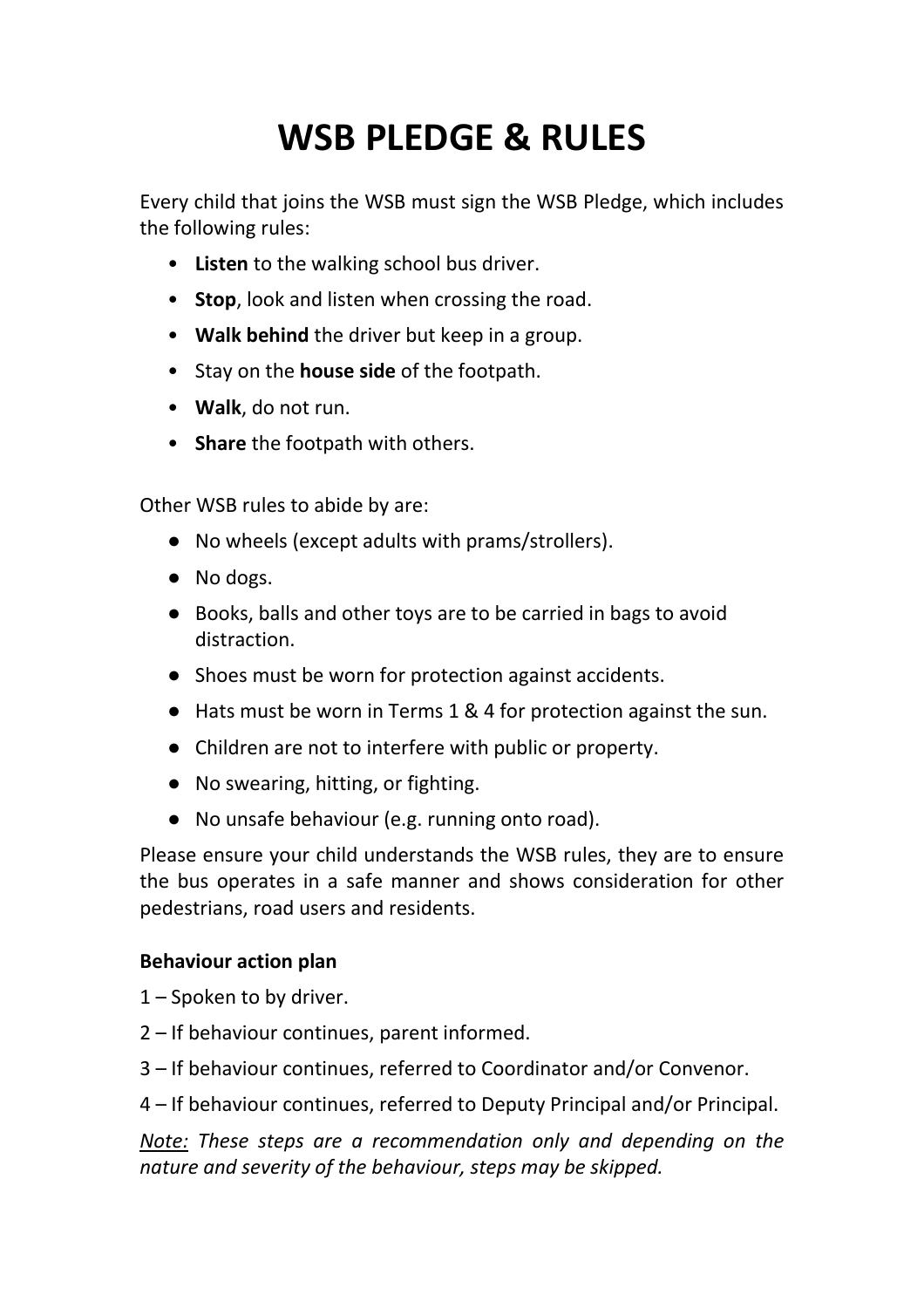## **ROCKET WSB ROUTE**



The Rocket WSB starts at the corner of Rossgrove Terrace and Asquith Avenue at 8.15am. It travels the length of Rossgrove Terrace, turns left to Martin Avenue shops, and crosses Martin Avenue using the pedestrian haven island. The WSB continues along Martin Avenue, then Monaghan Avenue to school.

The bus does not operate in the afternoon.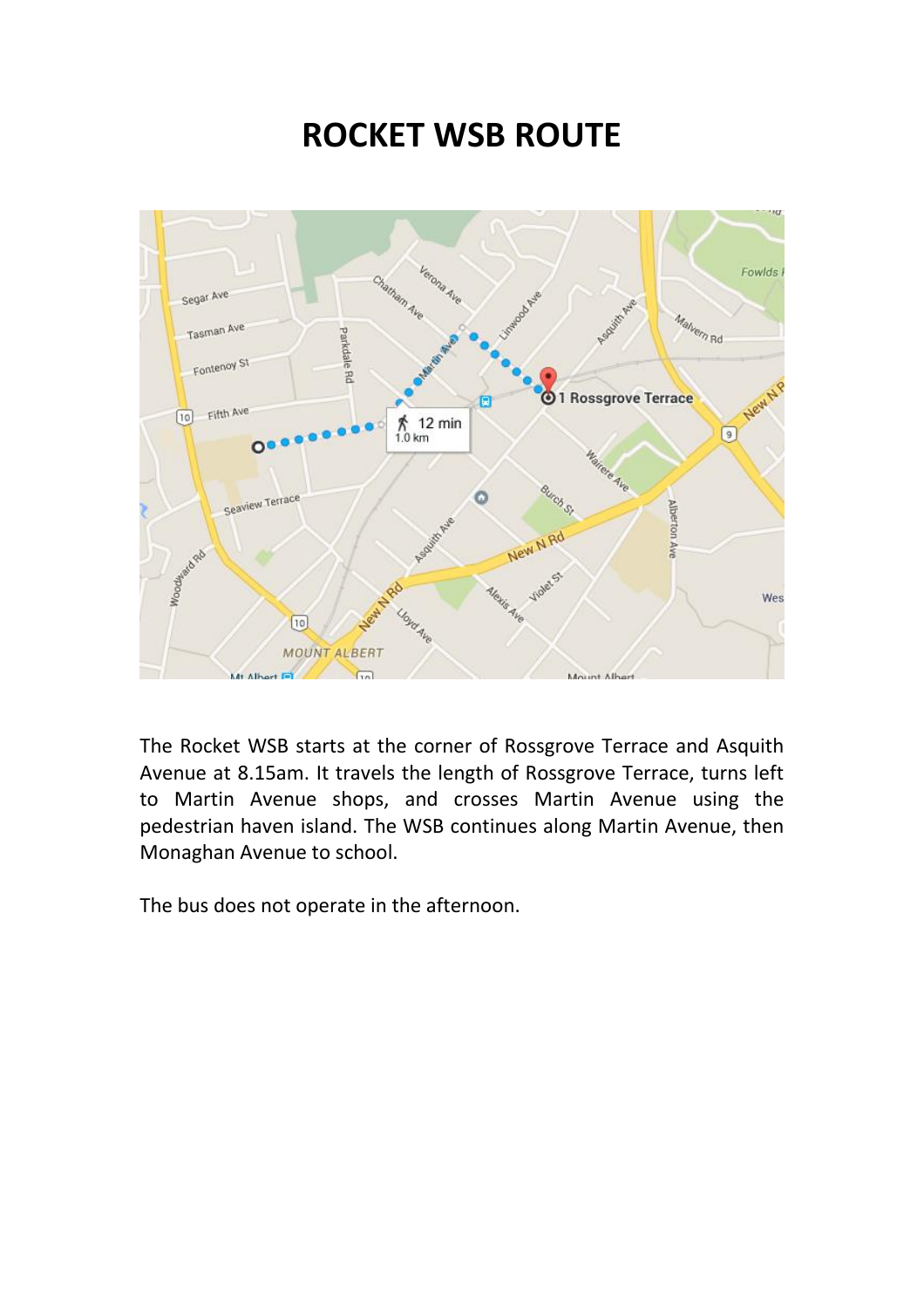## **SUPER SPROUT WSB ROUTE**



The Super Sprout WSB starts on the corner of Maybeck Road and Asquith Avenue at 8.10am and travels up Asquith Avenue, crossing the road at 11 Asquith Avenue and continuing to the second bus stop at 22 Asquith Avenue, on the corner of Knight Avenue. It then continues to the third bus stop at 6 Asquith Avenue, on the corner of Fowler Avenue. It passes the former Sprout Cafe and turns right into Lloyd Avenue and crosses the railway level crossing. There is a bus stop on either side of the railway crossing. It then continues along Lloyd Avenue, crossing at 6 Lloyd Avenue, before turning left into Seaview Terrace and crossing at the pedestrian crossing, arriving at school at 8.30am.

In the afternoon the bus departs from outside the hall, by the canteen window, at 3.10pm and travels the route in reverse, ending at the Maybeck Road corner at approximately 3.30pm.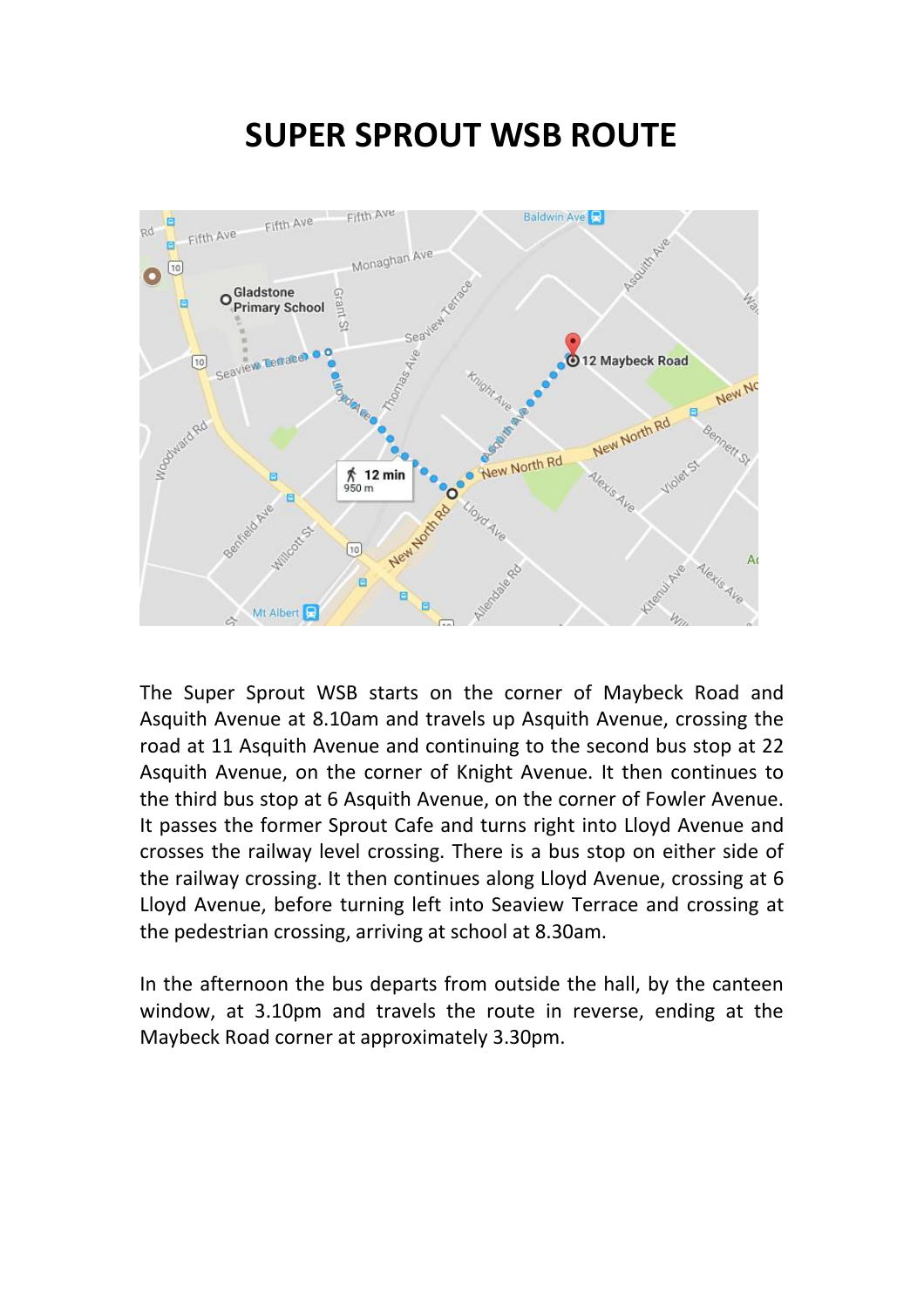### **ZIPPY WSB ROUTE**



The Zippy WSB route starts at the corner of Woodward Road and Harbutt Avenue at 8.20am and travels down the west side of Woodward Road, to the first stop at Fairleigh Avenue, the second stop at Springleigh Avenue, then up to Carrington Road, and down to the signalised pedestrian crossing on Carrington Road, arriving at school at 8.35am.

In the afternoon the bus departs from outside Room 55 at 3.10pm and travels the route in reverse, ending at Harbutt Avenue at approximately 3.25pm.